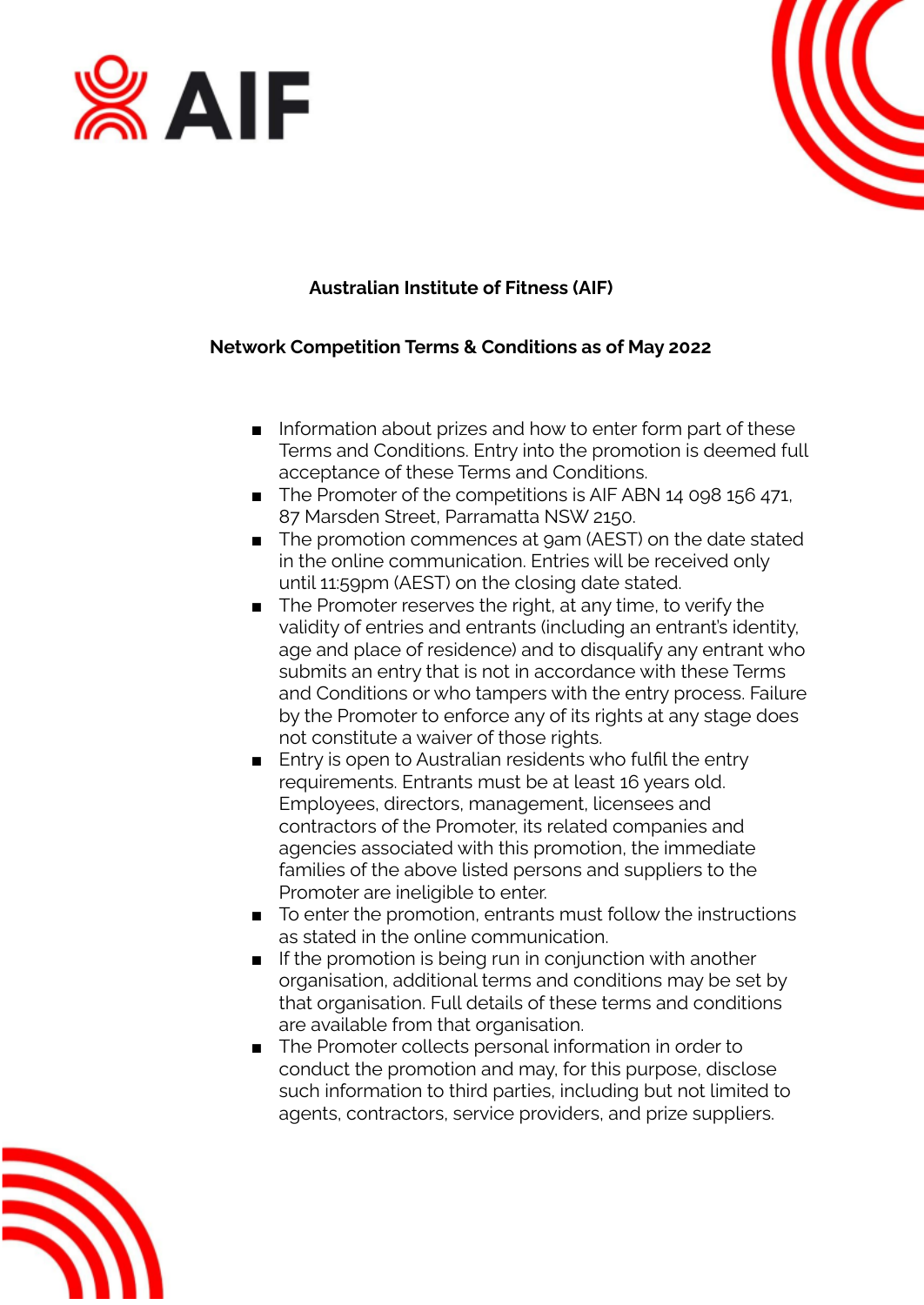



Entry is conditional on providing this information. The Promoter may, for an indefinite period, unless otherwise advised, use the information for promotional, marketing, publicity, research and profiling purposes, including sending electronic messages or telephoning Eligible Entrants. Eligible Entrants should direct any request to access, update or correct information to the Promoter. All entries become the property of the Promoter.

#### **PRIZES**

- The recommended retail prize value is as stated in the magazine or online communication but may be subject to change without warning.
- The Prize may not be exchanged. This Prize is also non-transferable and cannot be exchanged or redeemed for cash. If for any reason, a Prize Winner cannot receive or accept any component of the Prize, the Prize will be forfeited and another winner will be selected in the same method.
- Winners will be selected within seven working days of the closing date of the competition that is specified in the online communication.
- The winner will be notified by email using the email address supplied by the entrant. If reply confirmation is not received within a week of notification, the winner will be contacted by phone if a phone number has been supplied.
- If, after fourteen (14) days of choosing a winner, the Promoter has been unable to contact the winner despite making all reasonable attempts, an alternate winner will be chosen in the same manner and the reasonableness of the attempts to contact the winner will be at the discretion of the Promoter.
- The Promoter's decision is final and no correspondence will be entered into. All entries become the property of the Promoter and may be edited for publishing purposes.
- If a winner of the prize is aged 16 years or under, the prize will be awarded to the winner's nominated parent or guardian.

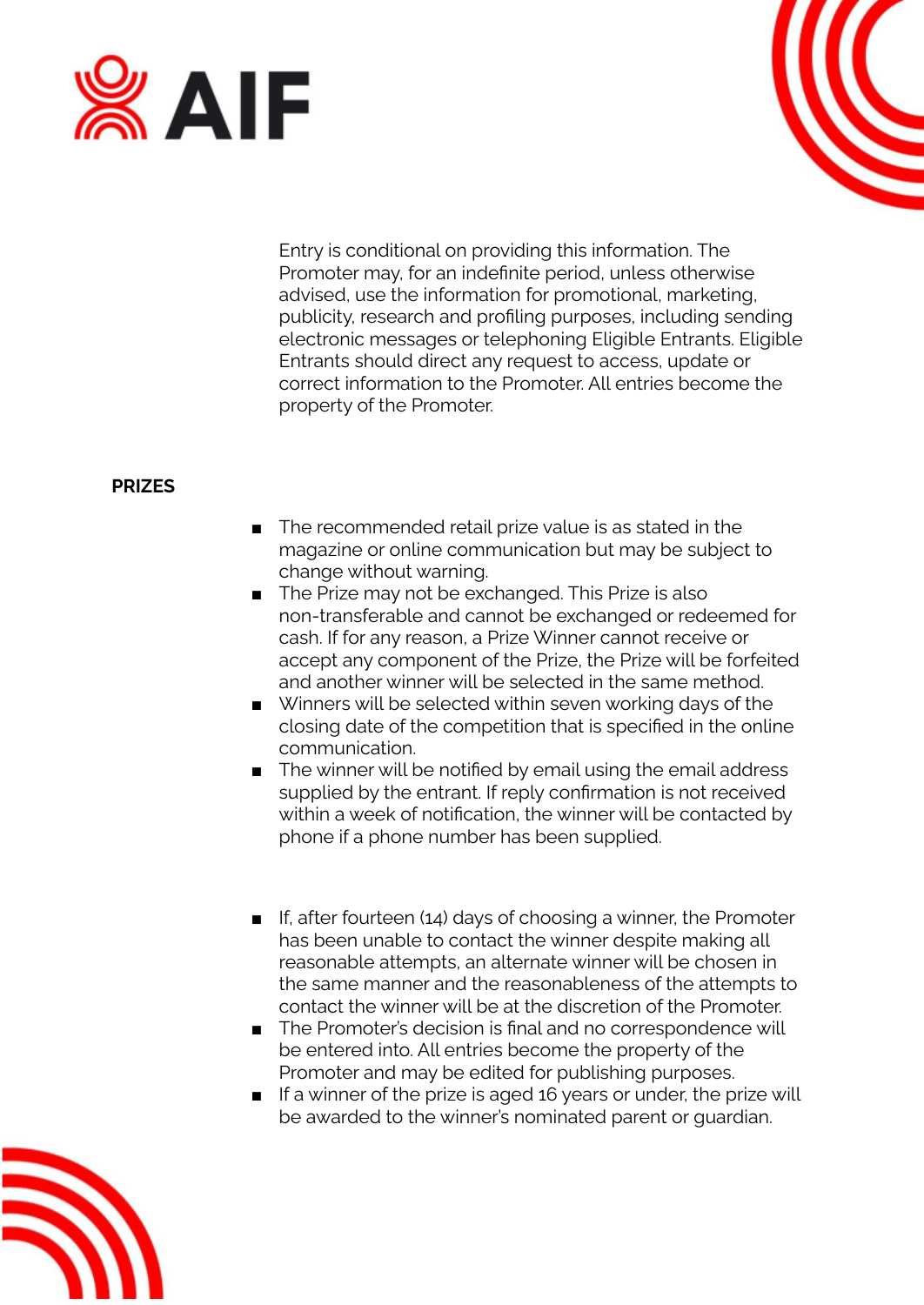



- The Promoter, its contractors, employees and agents, shall not be liable for any claims, losses, damages, injuries, costs and expenses suffered sustained or incurred (including but not limited to indirect or consequential loss) as a result of, arising out of or in any way connected with the promotion and/or its prize, except for liability that cannot be excluded by law. Tax implications may arise from the receipt or use of a prize. Independent financial advice should be sought.
- The Promoter assumes no responsibility for any error, omission, interruption, deletion, defect, delay in operation or transmission, communications line failure, theft or destruction or unauthorised access to, or alteration of the promotion. The Promoter is not responsible for any problems or technical malfunction of any telephone, network or lines, computer online systems, servers or providers, computer equipment, software, technical problems or traffic congestion on the Internet or at any web site, or any combination thereof, including any injury or damage to entrant's or referral's or any other person's computer related to or resulting from participation in or up/down-loading any material in this promotion.

# **PRIVACY POLICY YOUR PRIVACY**

At AIF, we are committed to protecting your privacy as an online visitor to our website. We use the information we collect about you to maximise the services that we provide to you. We respect the privacy and confidentiality of the information provided by you and adhere to the Australian Privacy Principles. Please read our privacy policy below carefully.

You may change your details at any time by advising us in writing via email. All information we receive from our customers is protected by our secure server. AIF's secure server software encrypts all customer information before it is sent to us. Furthermore, all customer data collected is secured against unauthorised use or access. Credit card information is not stored by us on our servers.

#### **STORAGE AND SECURITY OF YOUR INFORMATION**

We receive and store the information you enter on our website or give us in any

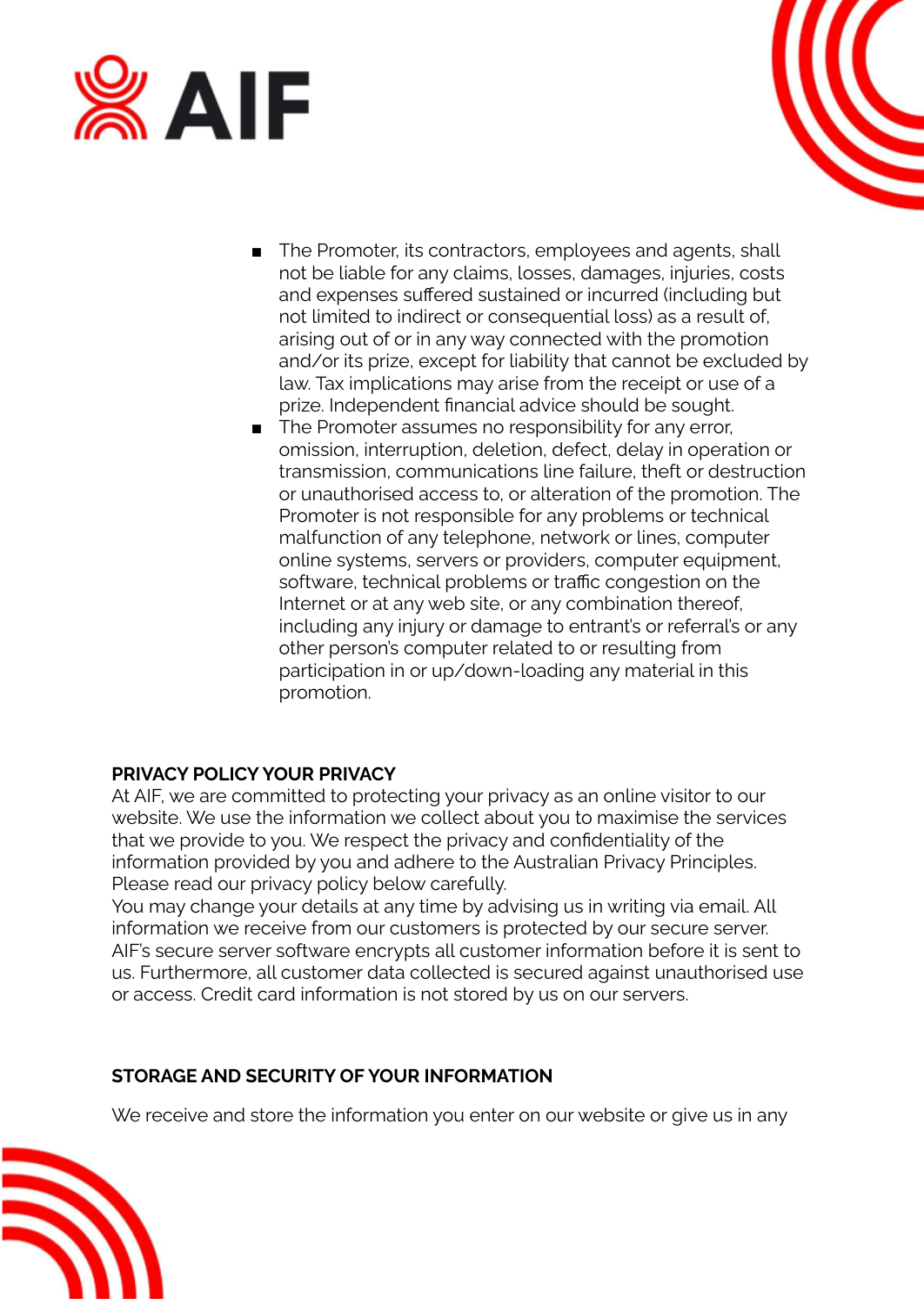



other way from time to time. You may provide basic contact information such as your name, phone number, address, and email address to enable us to send information or process your product order and we may also collect additional information at other times, including but not limited to, when you provide feedback, change your content or email preferences, respond to a survey, or communicate with our customer support.

We may use personal information collected from you for the purpose of providing you with direct marketing material, updates regarding our website and information in the form of a newsletter. This will only apply if you have registered or subscribed to such publications by registering your details with us. However, if you wish to cease receiving any such information you may let us know either by email or unsubscribing at any time and your request will be actioned immediately.

Individual profile and company details are not used for any other purpose. Details are only supplied to a third party supplier when it is required by law, for goods or services which you have purchased or to protect our copyright, trademarks and other legal rights.

We respect the privacy of our online visitors. We may collect information on or through this website that can personally identify you. For example, we collect personally identifiable information which you volunteer to us to respond to visitor questions and comments about us and our products and services, and to mail e-newsletters ("Personal Data").

We will use all reasonable means to protect the confidentiality of your Personal Data while in our possession or control. We will not knowingly share any of your Personal Data with any third party other than our service providers who assist us in providing the information and/or services we are providing to you. To the extent that we do share your personal information with a service provider, we would only do so if that party has agreed to comply with our privacy standards as described in this privacy policy. Some of our service providers may be overseas and may not be subject to Australian Privacy Laws. Please contact us if you require specific details.

Any non¬personal information, communications and material you send to this website or to us by email, or which we obtain from third parties without promises of confidentiality, may be kept, used and disclosed by us on a non-confidential basis. We are free to use and reproduce any such information freely, and for any purpose whatsoever. Specifically, we will be free to use any ideas, concepts,

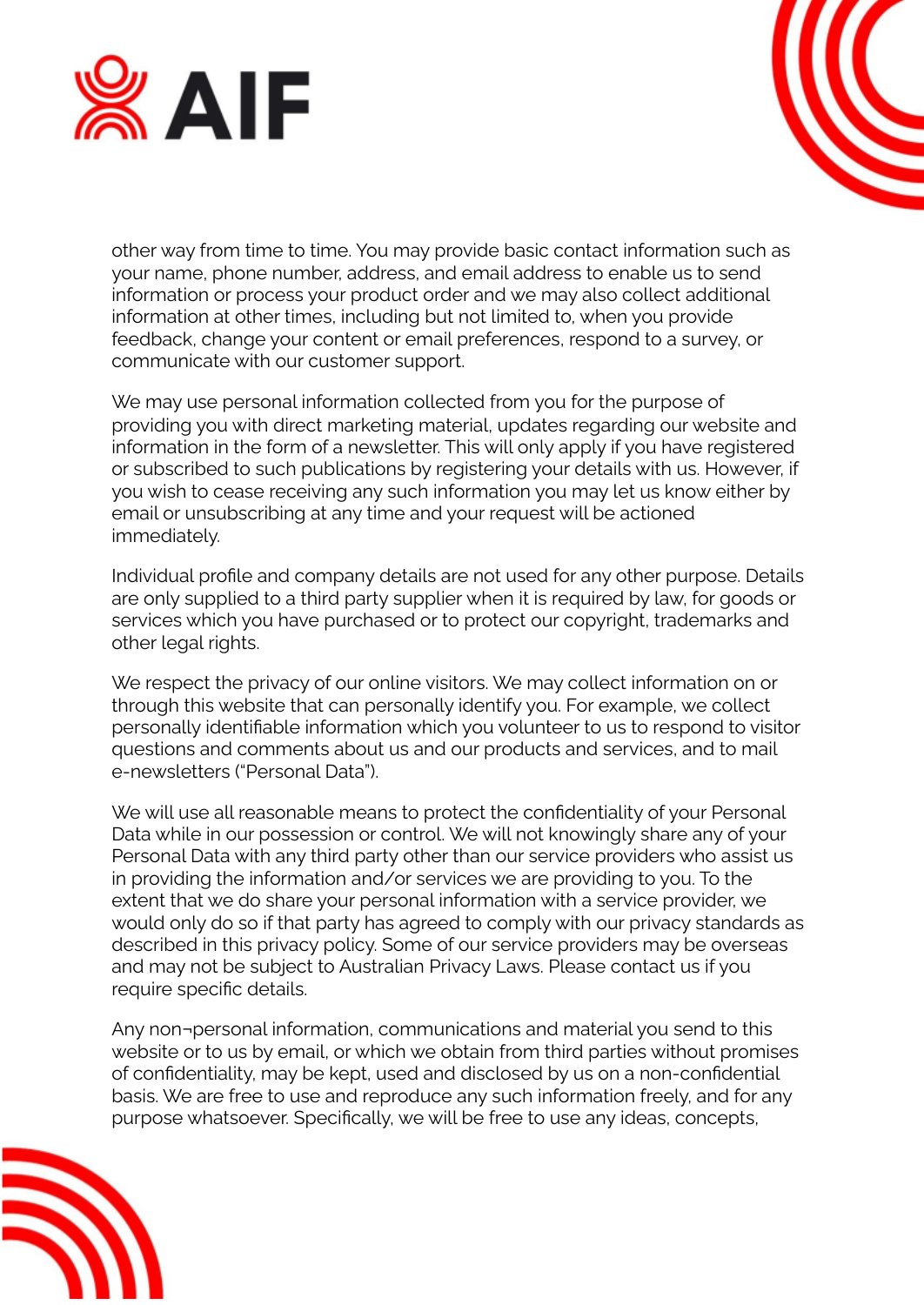



know-how or techniques contained in such information for any purpose, including developing, manufacturing or marketing products.

#### **COOKIES**

A cookie is a small file placed in your web browser that collects information about your web browsing behaviour. Use of cookies allows a website to tailor its configuration to your needs and preferences. Cookies do not access information stored on your computer or any personal information (e.g. name, address, email address or telephone number). Most web browsers automatically accept cookies but you can choose to reject cookies by changing your browser settings. This may, however, prevent you from taking full advantage of our website.

Our website uses cookies to analyse website traffic and help us provide a better website visitor experience. In addition, cookies may be used to serve relevant ads to website visitors through third party services such as Google Adwords. These ads may appear on this website or other websites you visit.

#### **DISCLOSURE OF YOUR INFORMATION**

We may from time to time need to disclose certain information, which may include your Personal Data, to comply with a legal requirement, such as a law, regulation, court order, subpoena, warrant, in the course of a legal proceeding or in response to a law enforcement agency request. Also, we may use your Personal Data to protect the rights, property or safety of AIF, our customers or third parties.

If there is a change of control in one of our businesses (whether by merger, sale, transfer of assets or otherwise) customer information, which may include your Personal Data, could be disclosed to a potential purchaser under a confidentiality agreement. We would only disclose your information in good faith and where required by any of the above circumstances.

#### **THIRD PARTIES**

We do not and will not sell or deal in personal or customer information. We will never disclose your personal details to a third party except the necessary information required by providers of products or services you have purchased or to protect the rights, property or safety of the Australian Institute of Fitness, our customers or third parties or if required by law.